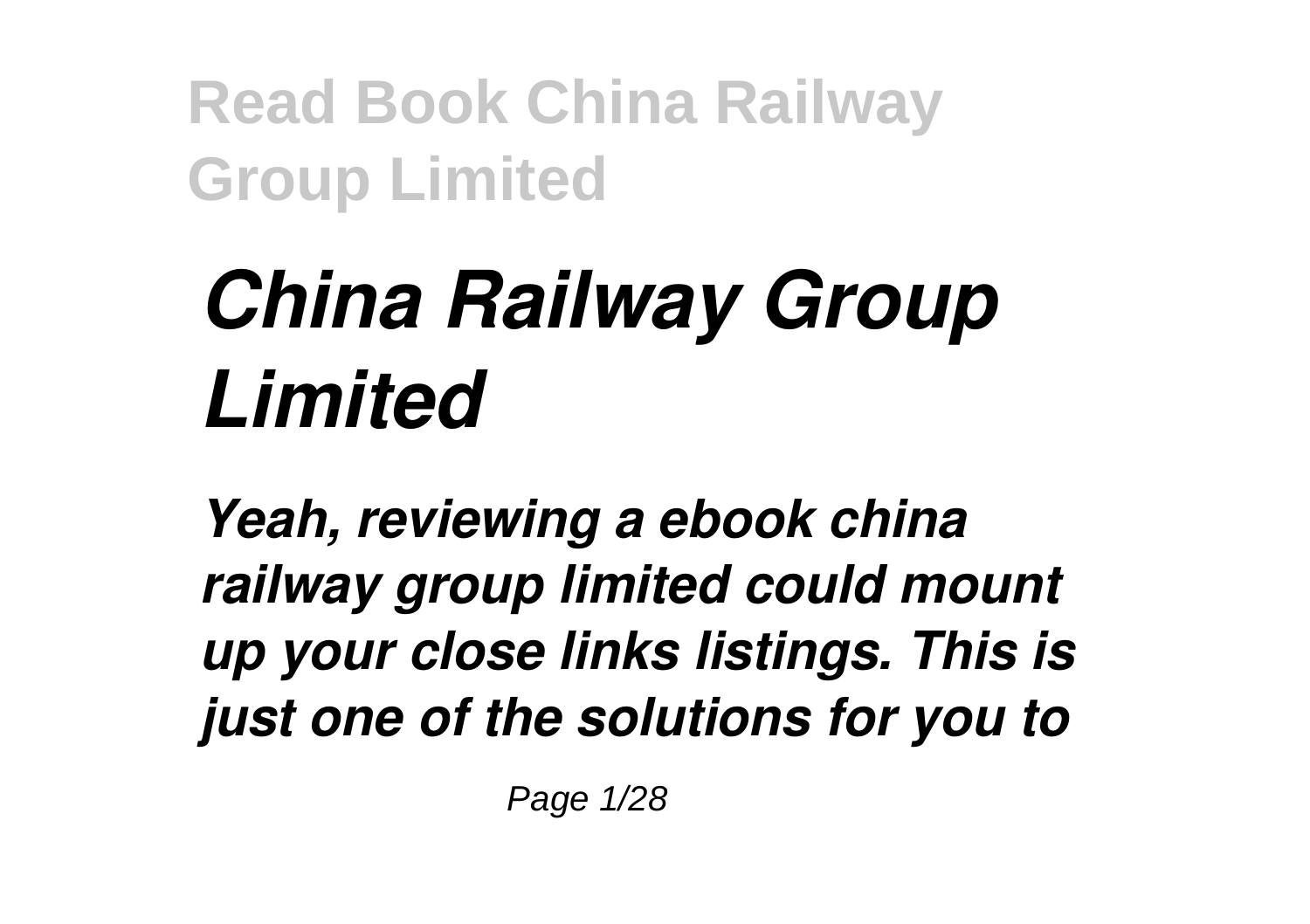*be successful. As understood, deed does not recommend that you have fantastic points.*

*Comprehending as with ease as promise even more than supplementary will meet the expense of each success. adjacent* Page 2/28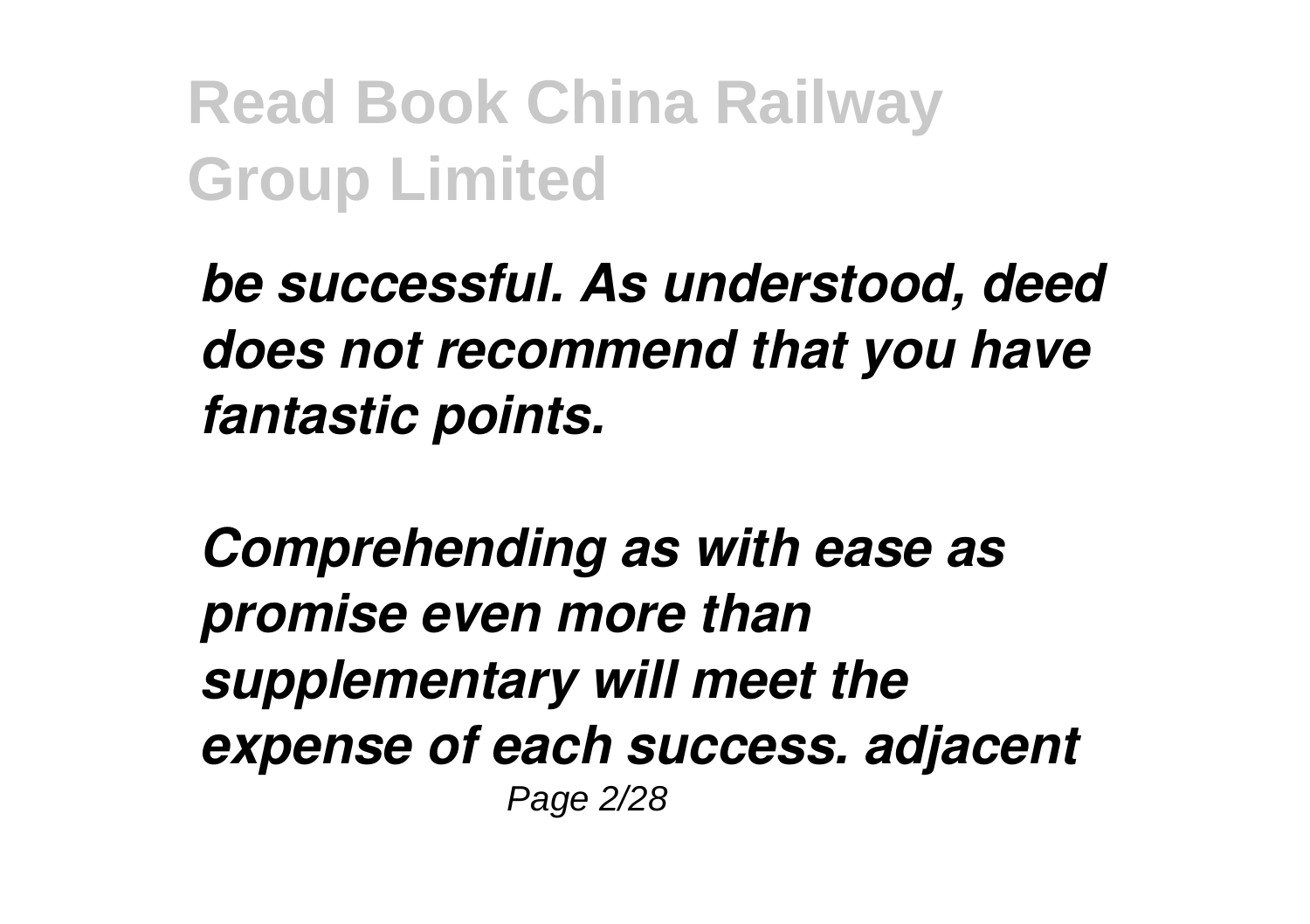*to, the revelation as without difficulty as perspicacity of this china railway group limited can be taken as with ease as picked to act.*

*Where to Get Free eBooks*

Page 3/28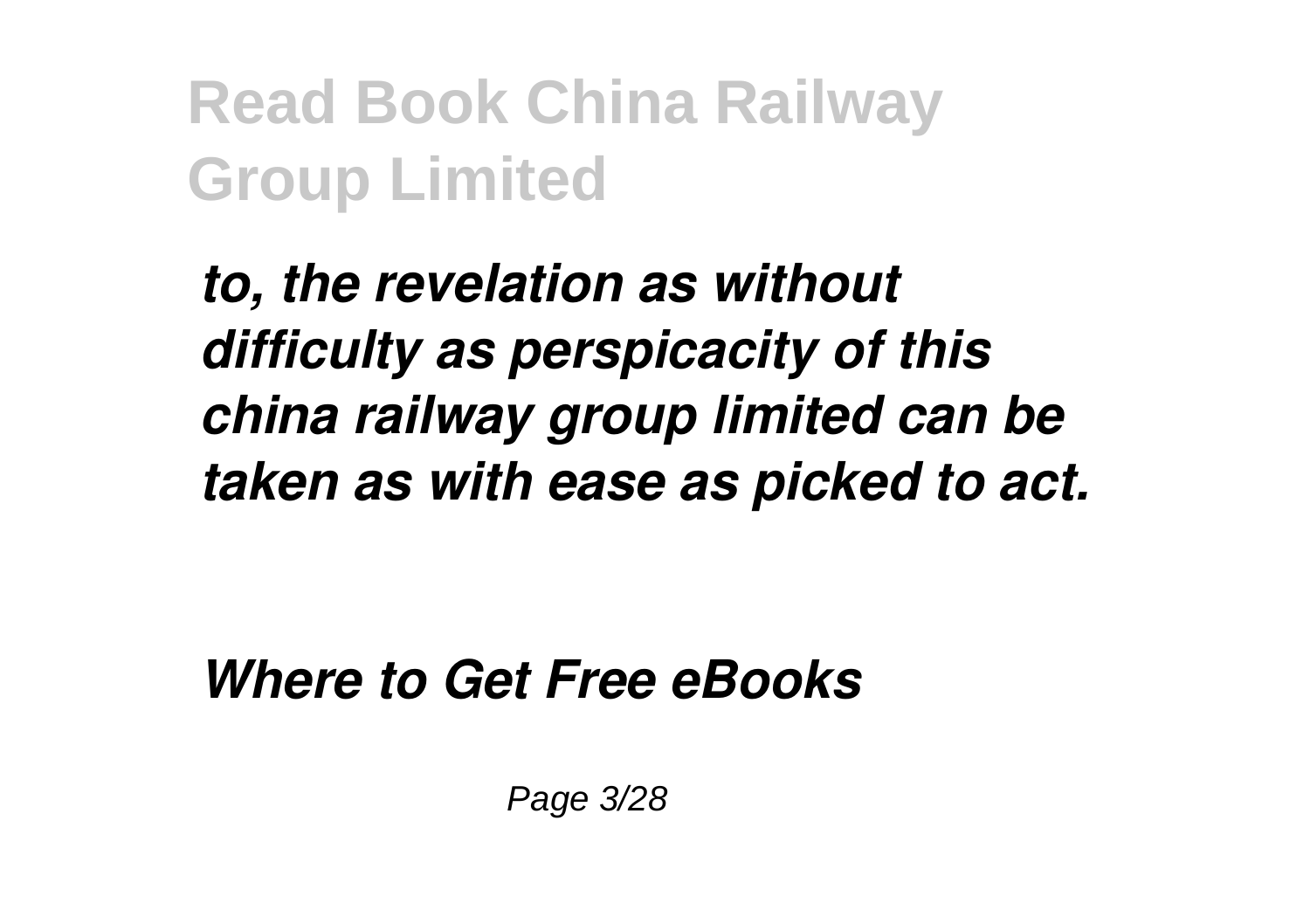*390:Hong Kong Stock Quote - China Railway Group Ltd ... CHINA RAILWAY GROUP LIMITED is a China-based company principally engaged in infrastructure construction business. The Company is also engaged in survey, design and* Page 4/28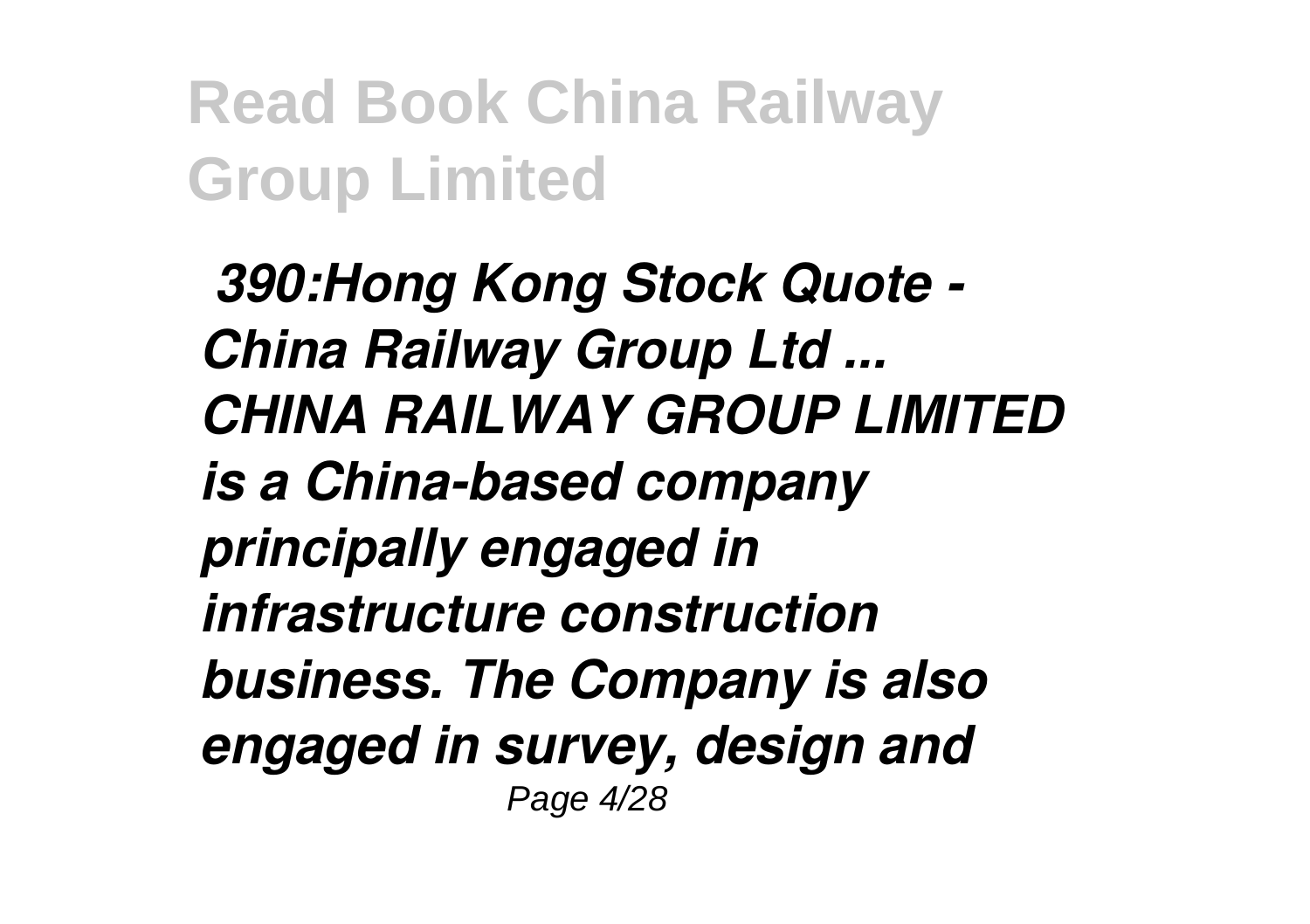#### *consulting services business, the...*

#### *China Railway Group Limited | LinkedIn*

*China Railway Group Limited offers transportation facility construction services. The Company builds railways, roads, tunnels, and* Page 5/28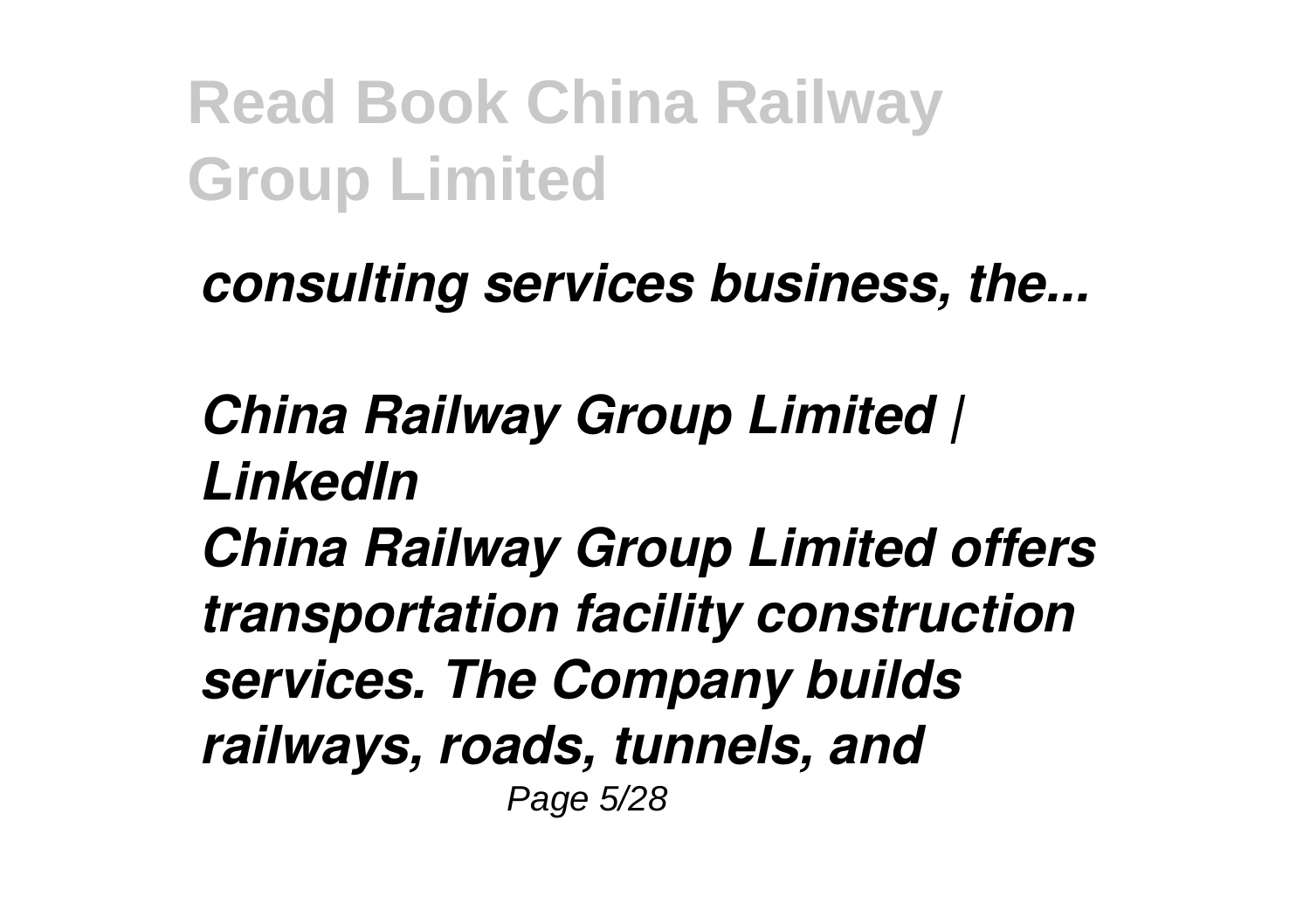*bridges. China Railway Group also conducts engineering survey,...*

*China Railway Group Limited - Wikipedia CREC has a group of outstanding technical personnel specializing in survey, design and consultation. ...* Page 6/28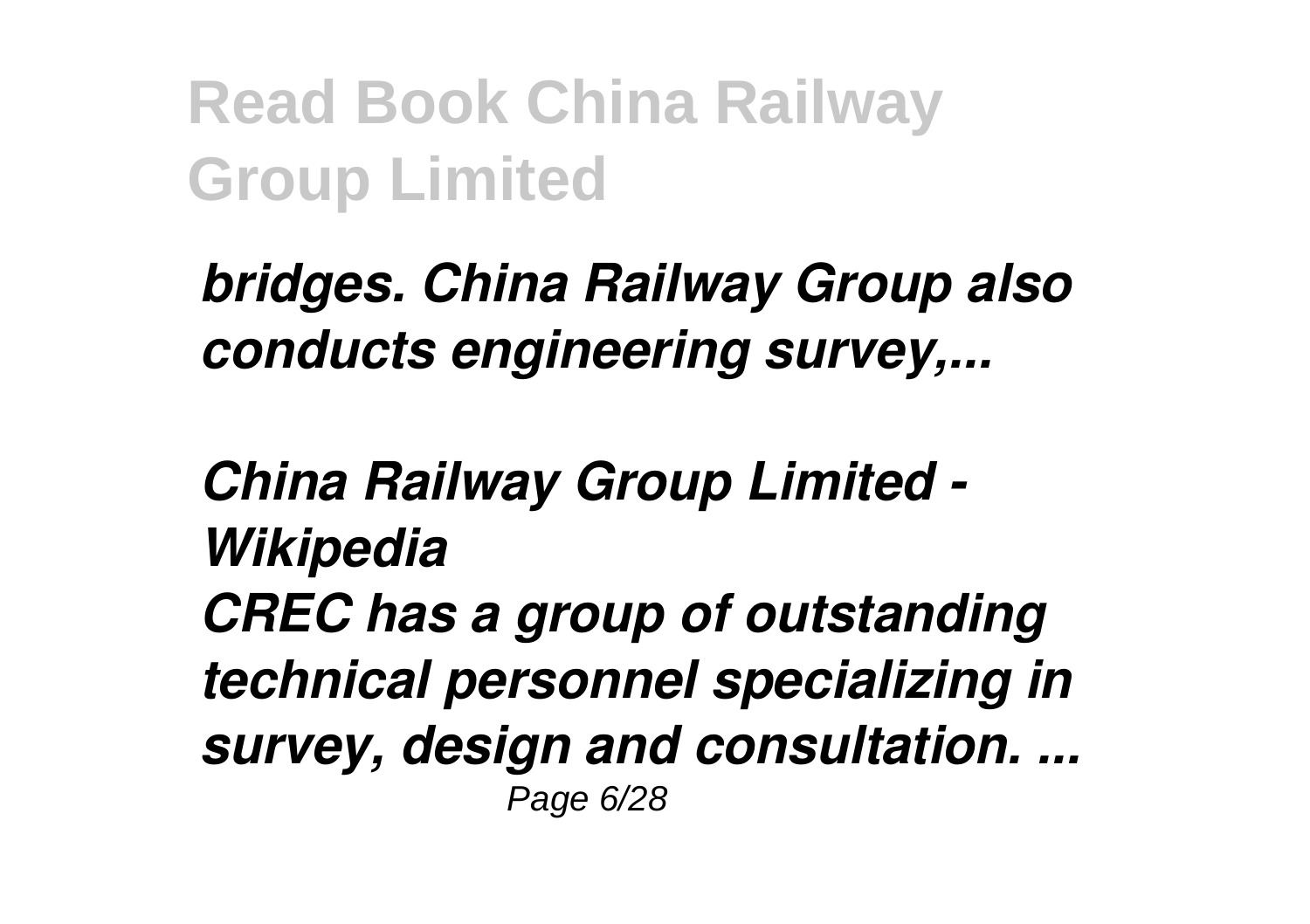*railway turnouts, TBM & corollary equipment, railway construction equipment, electrification equipment and other mechanical products. ... Address: China Railway Plaza, No.69 Fuxing Road, Haidian District, Beijing, P.R. China.*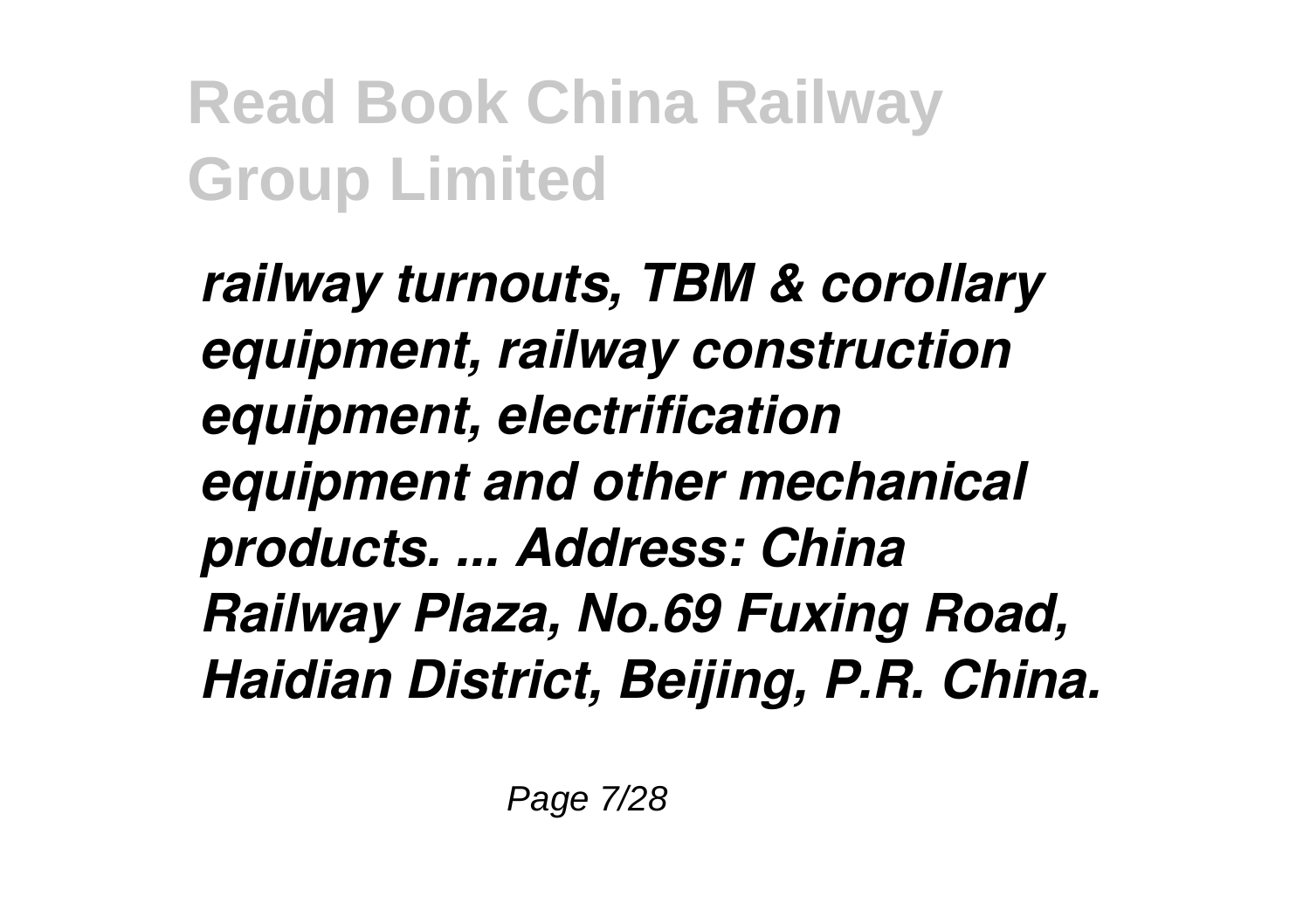*China Railway : Announcement of China Railway Group ... China Railway Tunnel Group (abbreviated as "CRTG"), founded in 1978, is the largest engineering enterprise specialized in tunneling and underground works of China, and the backbone member of China* Page 8/28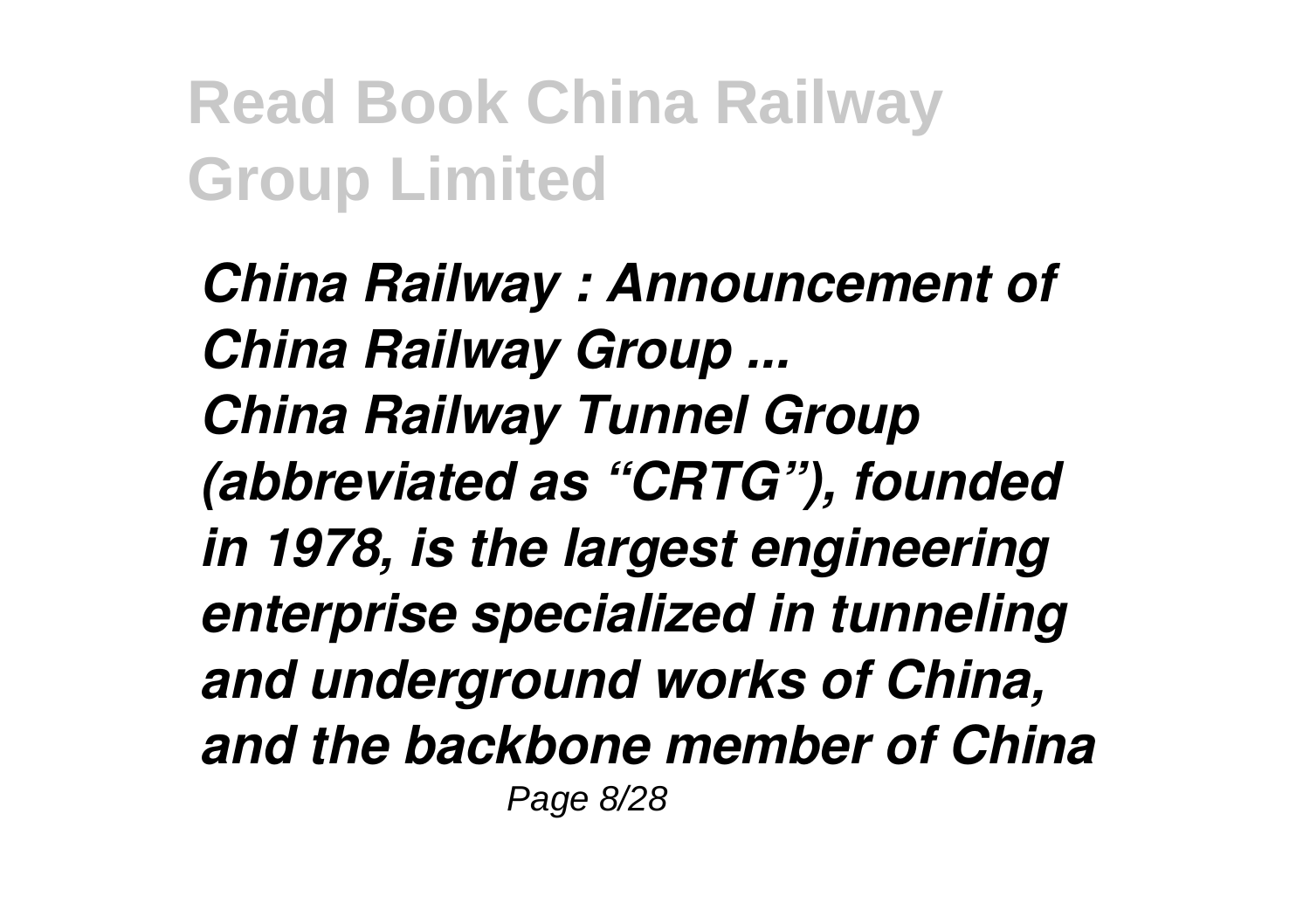*Railway Group Limited which is listed in the Fortune 500.*

*Home [www.crecg.com] China Railway Group Limited (known as CREC) is a world-leading construction conglomerate with more than 120 years history. As one* Page 9/28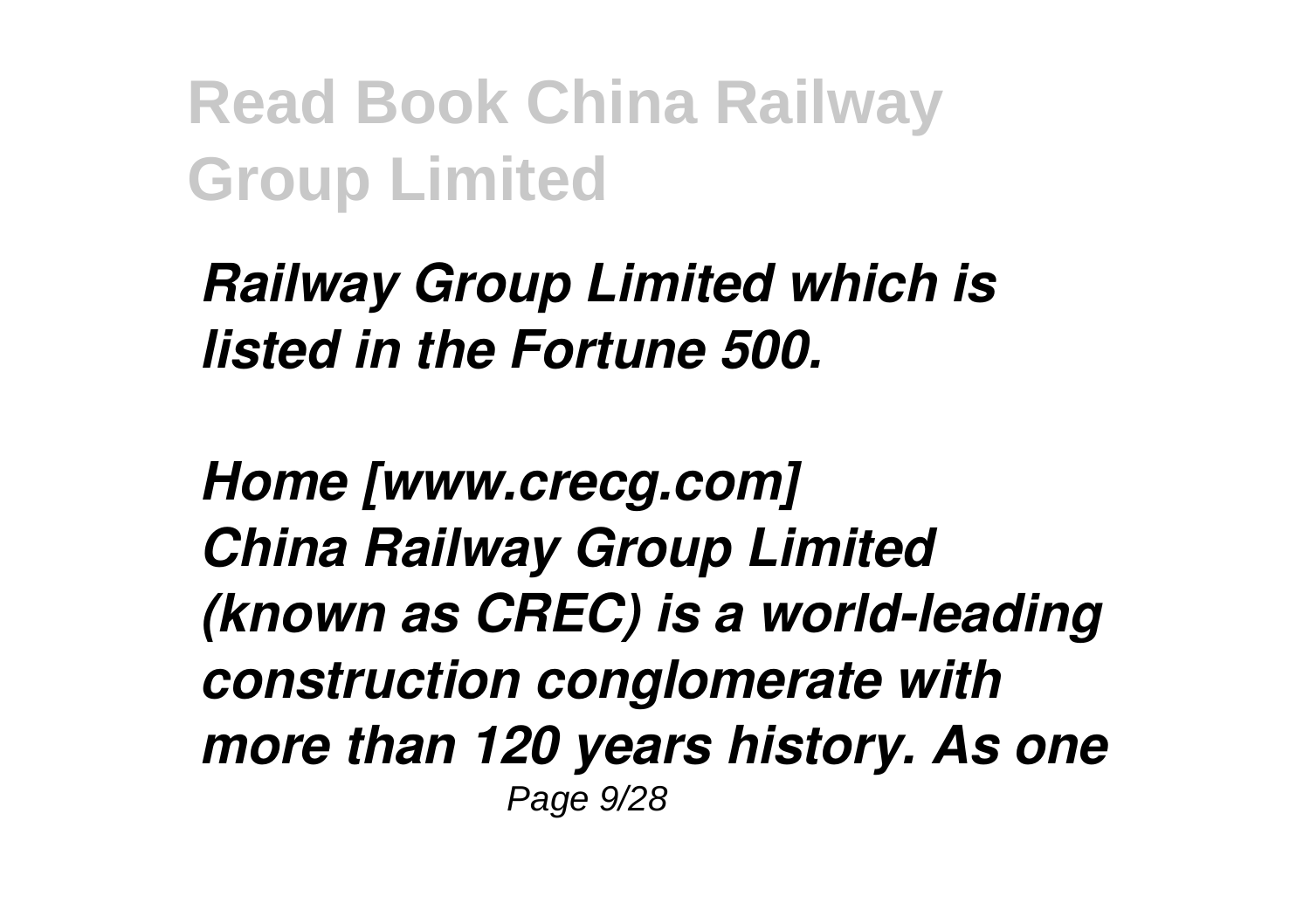*of the world's largest construction and engineering contractors, CREC takes a leading position in infrastructure construction, industrial equipment manufacturing, scientific research and consulting, real estate development, resources* Page 10/28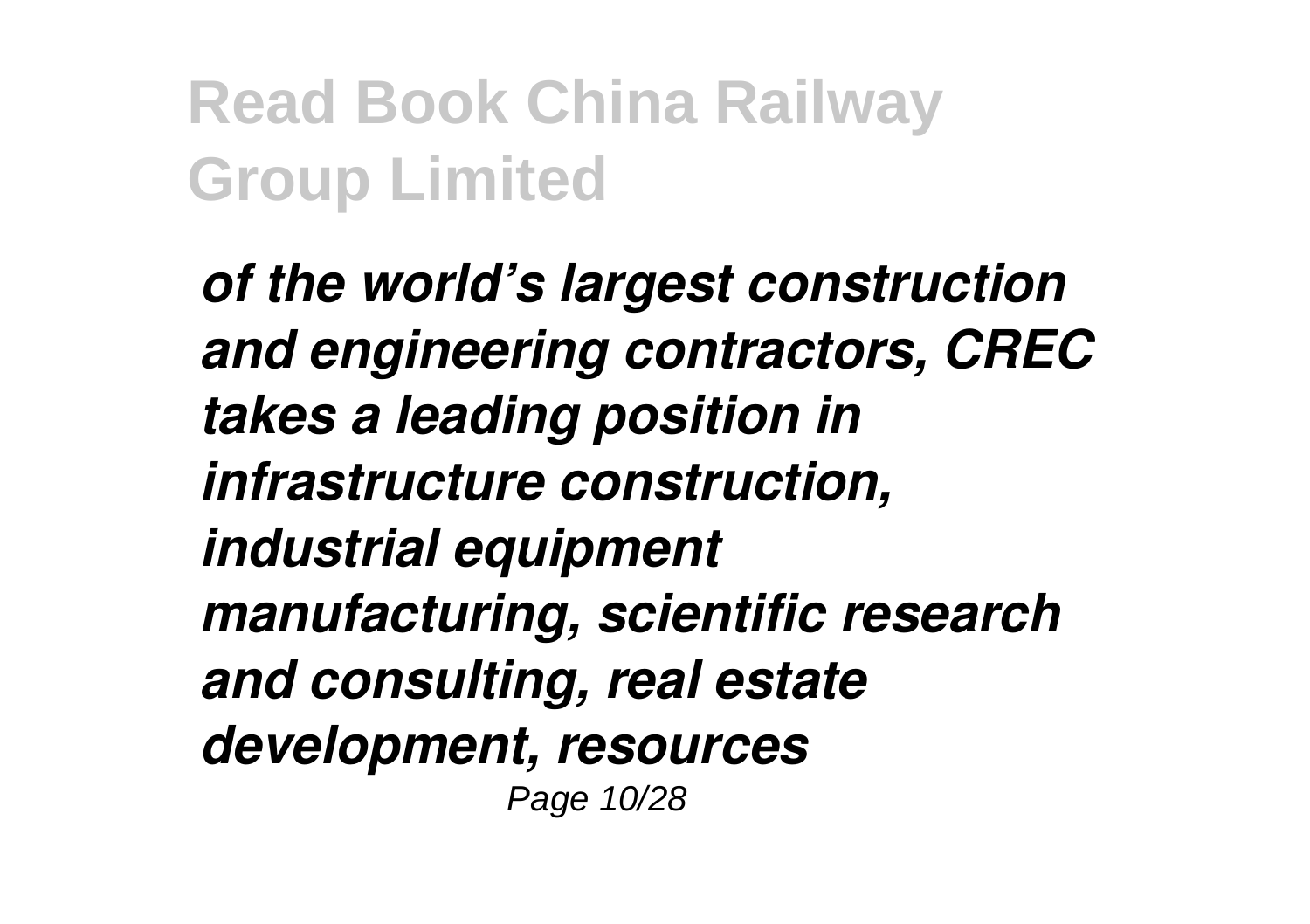*development, financial trust, trade and other fields.*

*China Railway Group Ltd, 601390:SHH profile - FT.com China Railway Group Ltd. company facts, information and stock details by MarketWatch. View 390 business* Page 11/28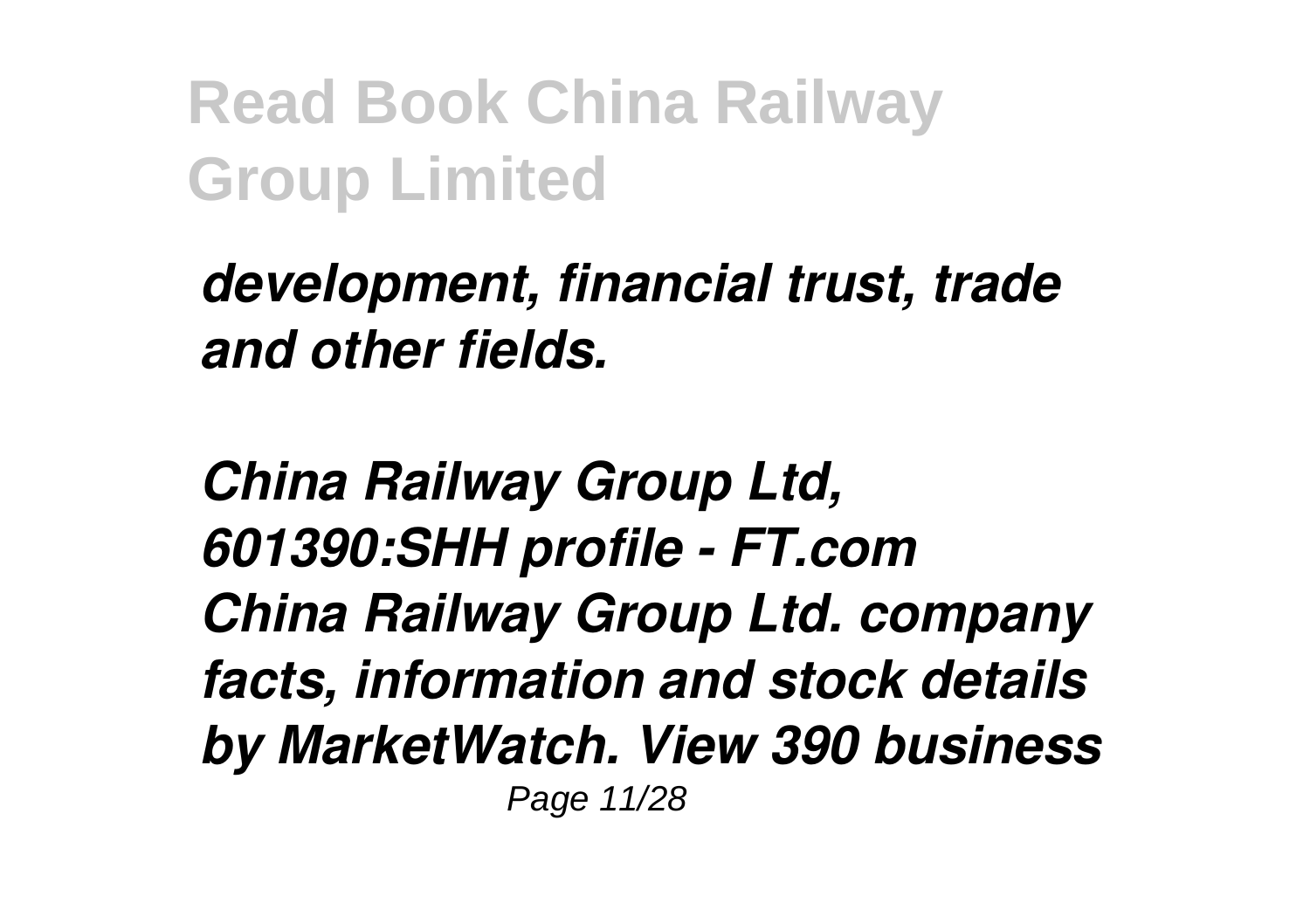*summary and other industry information.*

*CHINA RAILWAY GROUP LIMITED : Shareholders Board Members ... China Railway Group Limited known as CREC (the acronym of its predecessor and parent company* Page 12/28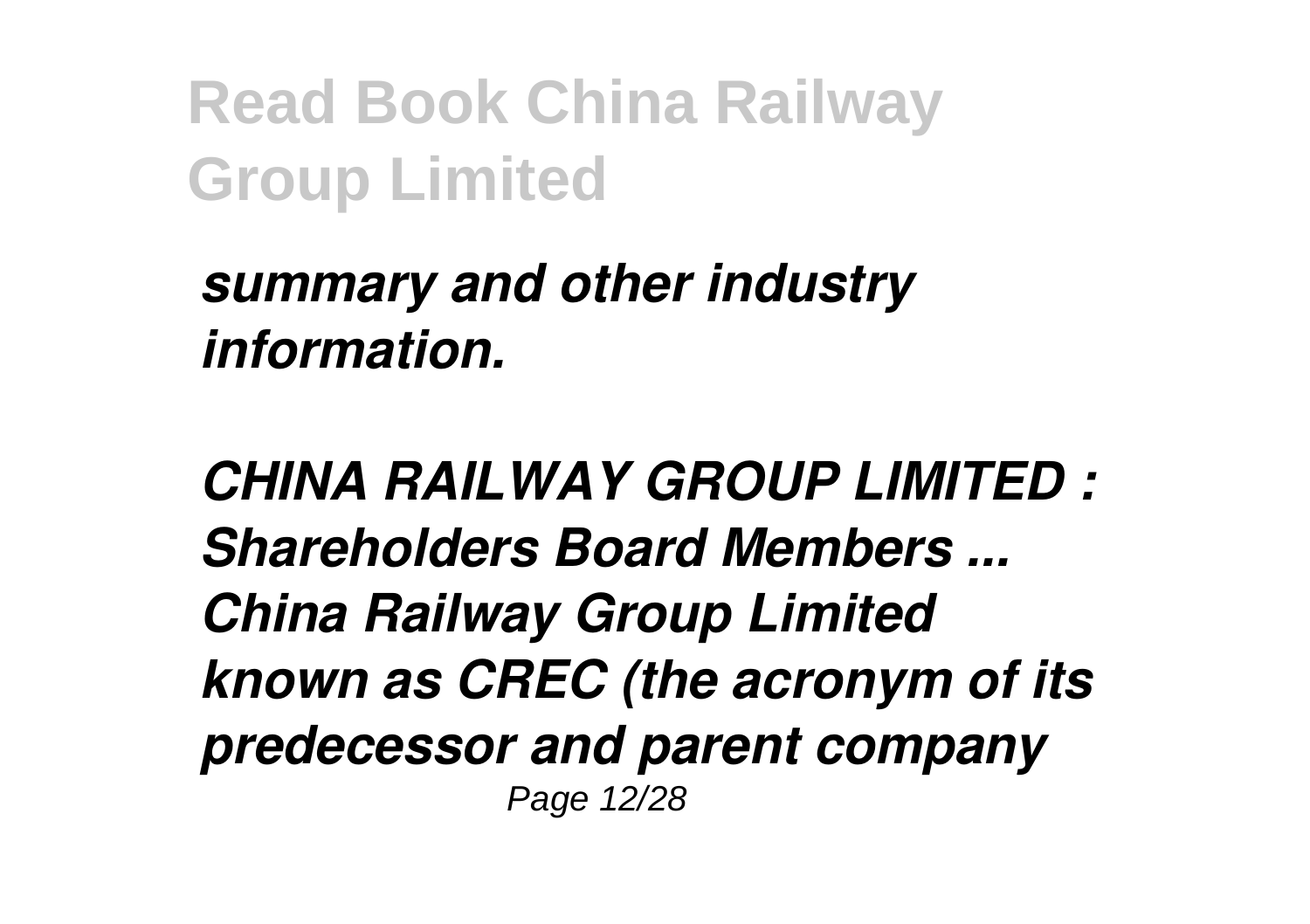*China Railway Engineering Corporation) is a Chinese construction company which floats in Shanghai and Hong Kong stock exchanges.*

*390 Stock Price | China Railway Group Ltd. Stock Quote ...* Page 13/28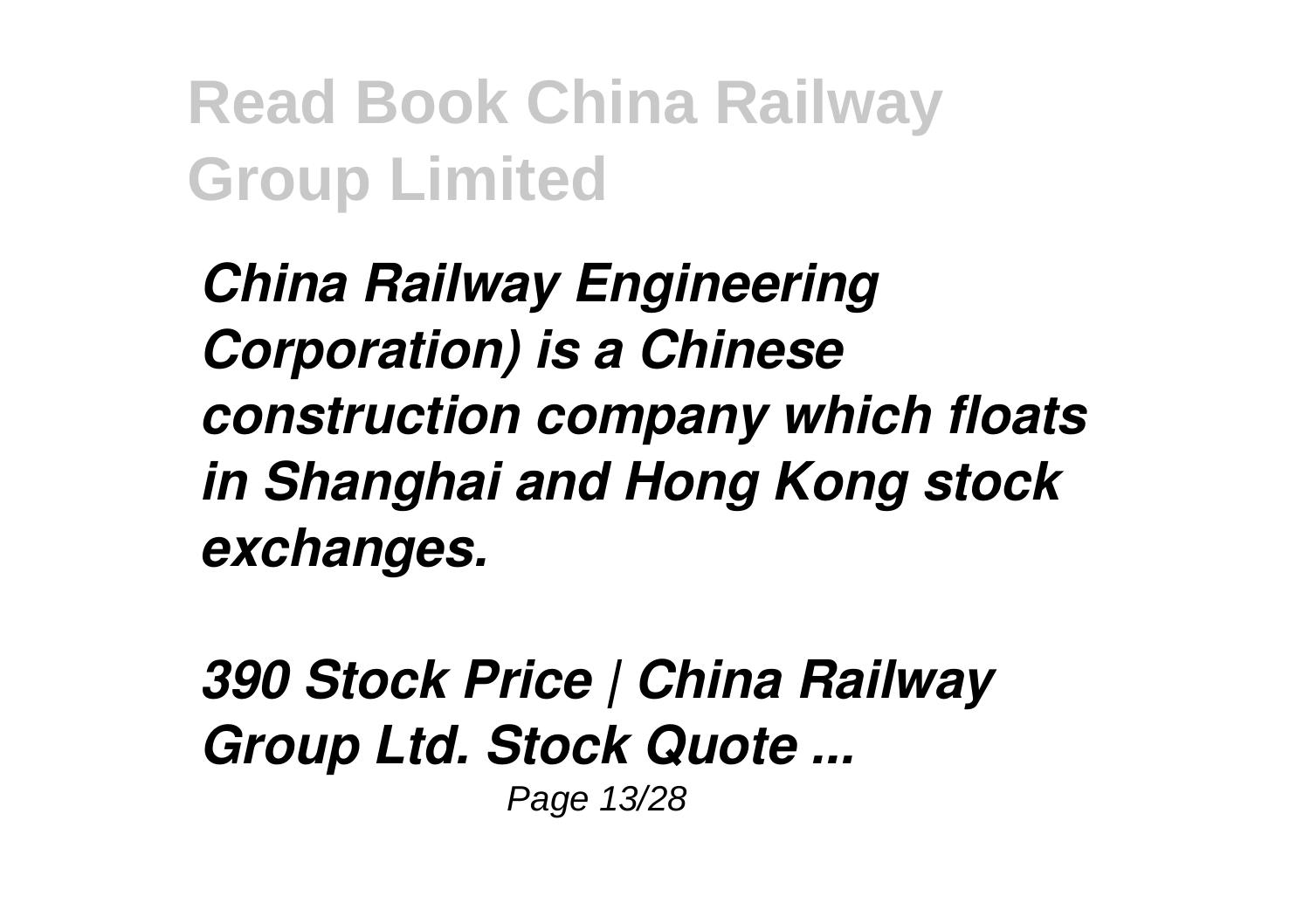*april 27 (reuters) - china railway group ltd : \* says its consortium with malaysia's waterfront resumes plan to jointly acquire stake in bandar malaysia sdn bhd during china's belt and road forum ...*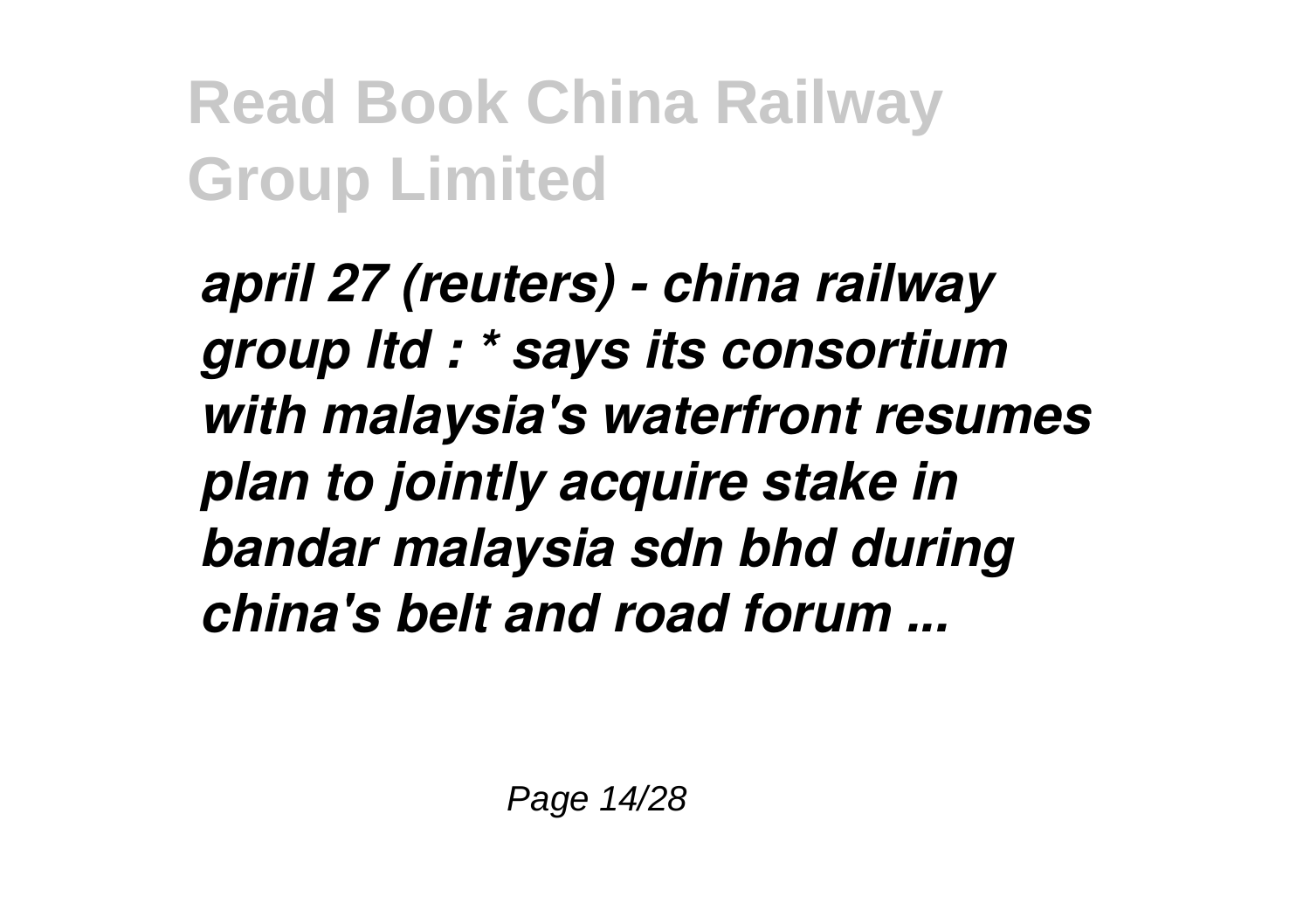*China Railway Group Limited China Railway Group Limited known as CREC (the acronym of its predecessor and parent company China Railway Engineering Corporation) is a Chinese construction company which floats in Shanghai and Hong Kong stock* Page 15/28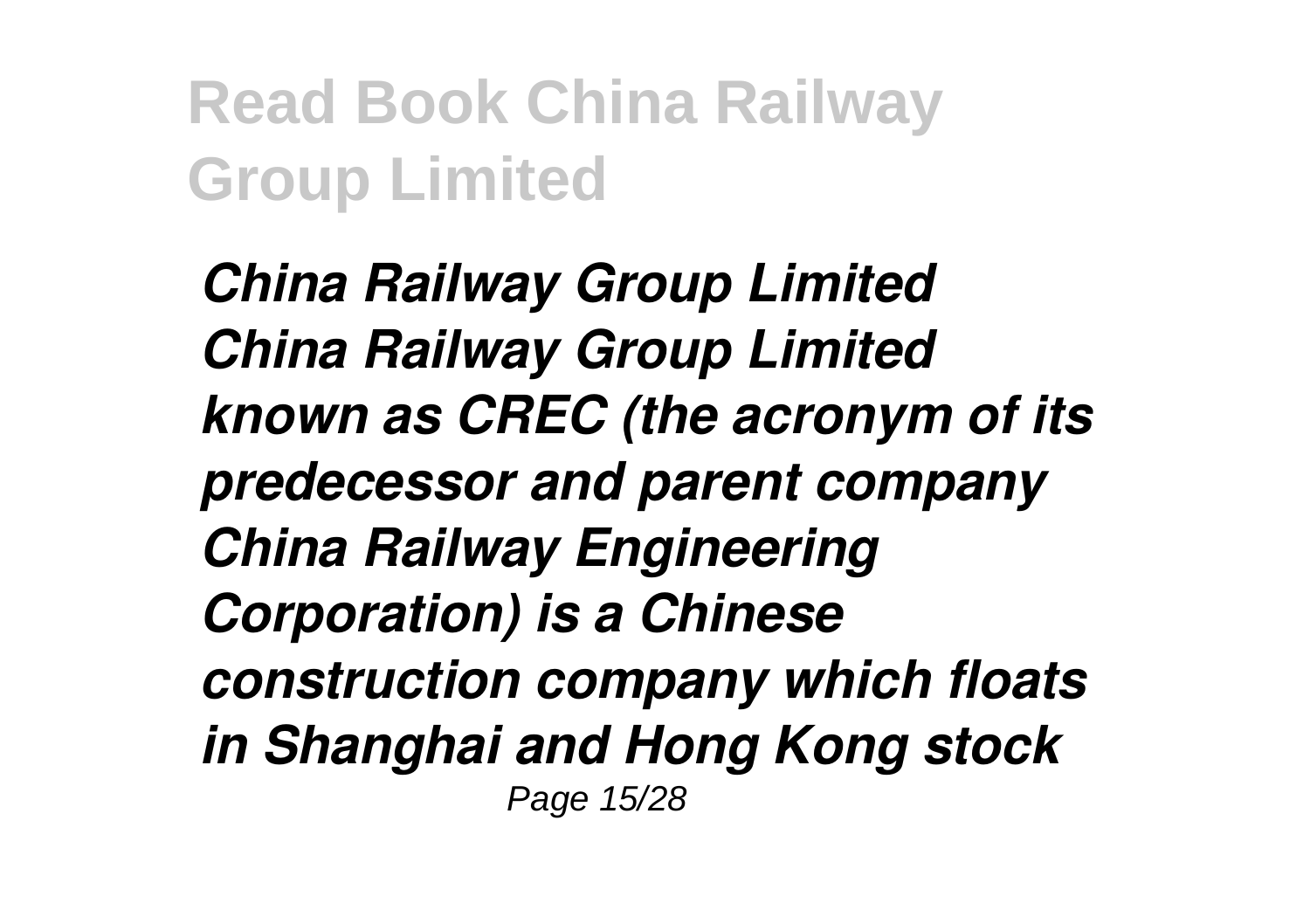*exchanges.*

*601390:Shanghai Stock Quote - China Railway Group Ltd ... Deputy Technical Manager at China Railway Group Limited. View profile View profile badges View similar profiles. Abdullah Al Muktadir.* Page 16/28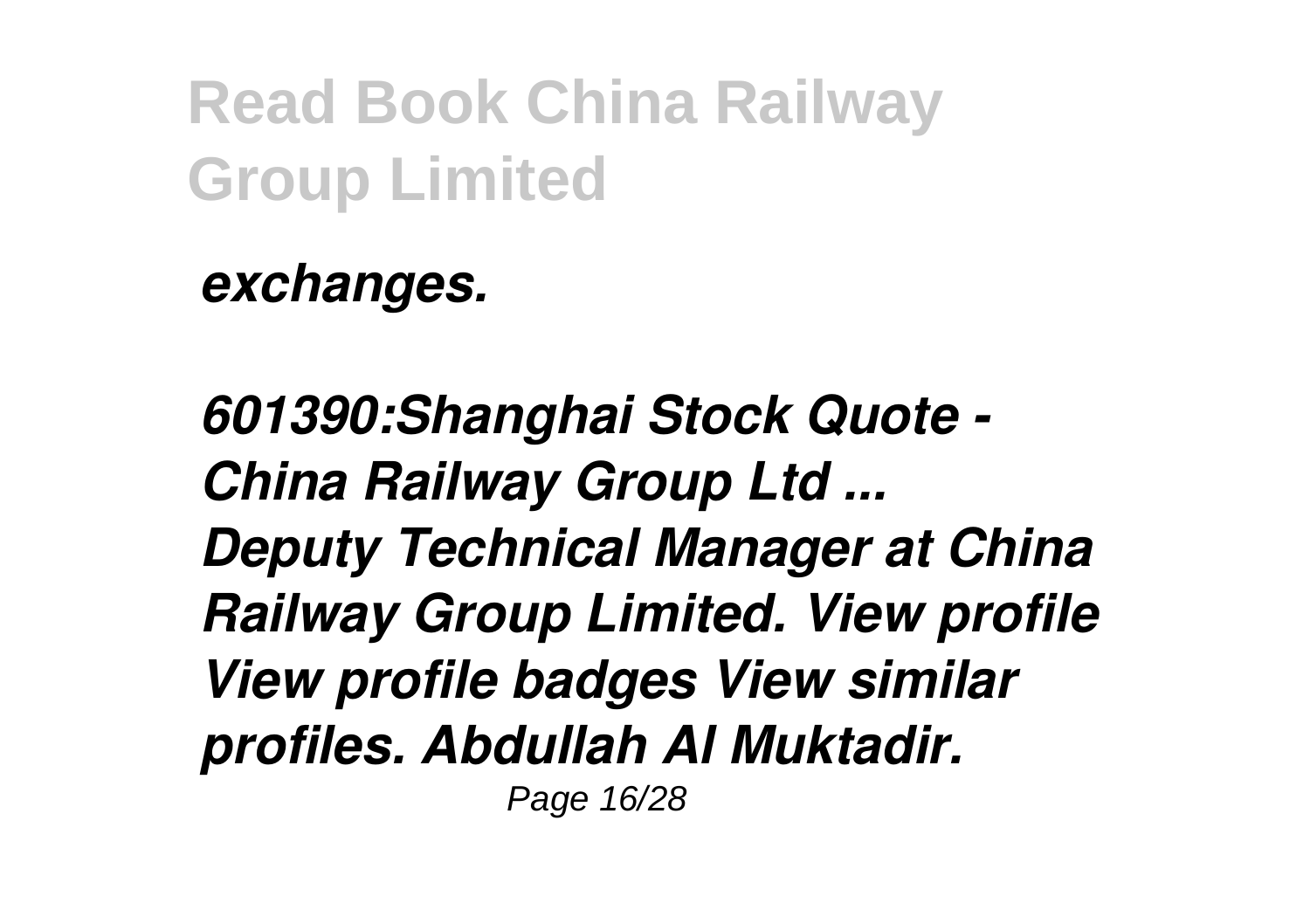*Abdullah Al Muktadir Deputy Technical Manager at eduaid - Immigration & Education Services. Mujibul Kayoum. Mujibul Kayoum Site Engineer at China Railway Construction Co., Ltd.*

*Profile*

Page 17/28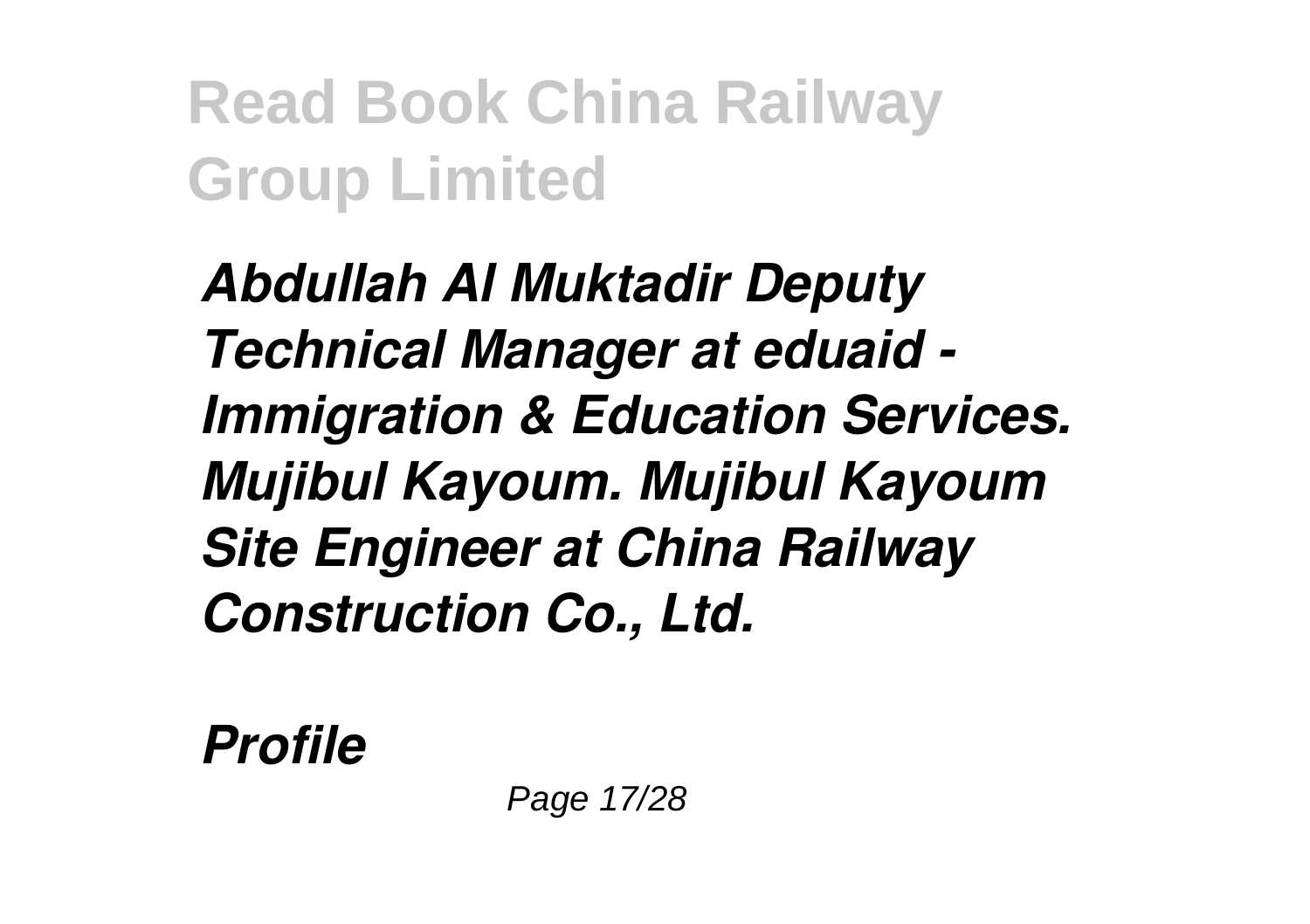*China Railway predecessor was founded in March 1950 of the General Administration of PRC Ministry of Railway Engineering and Design Bureau, Ministry of Railways in 1958 into the basic construction of Administration, July 1, 1989, to form China Railway Engineering* Page 18/28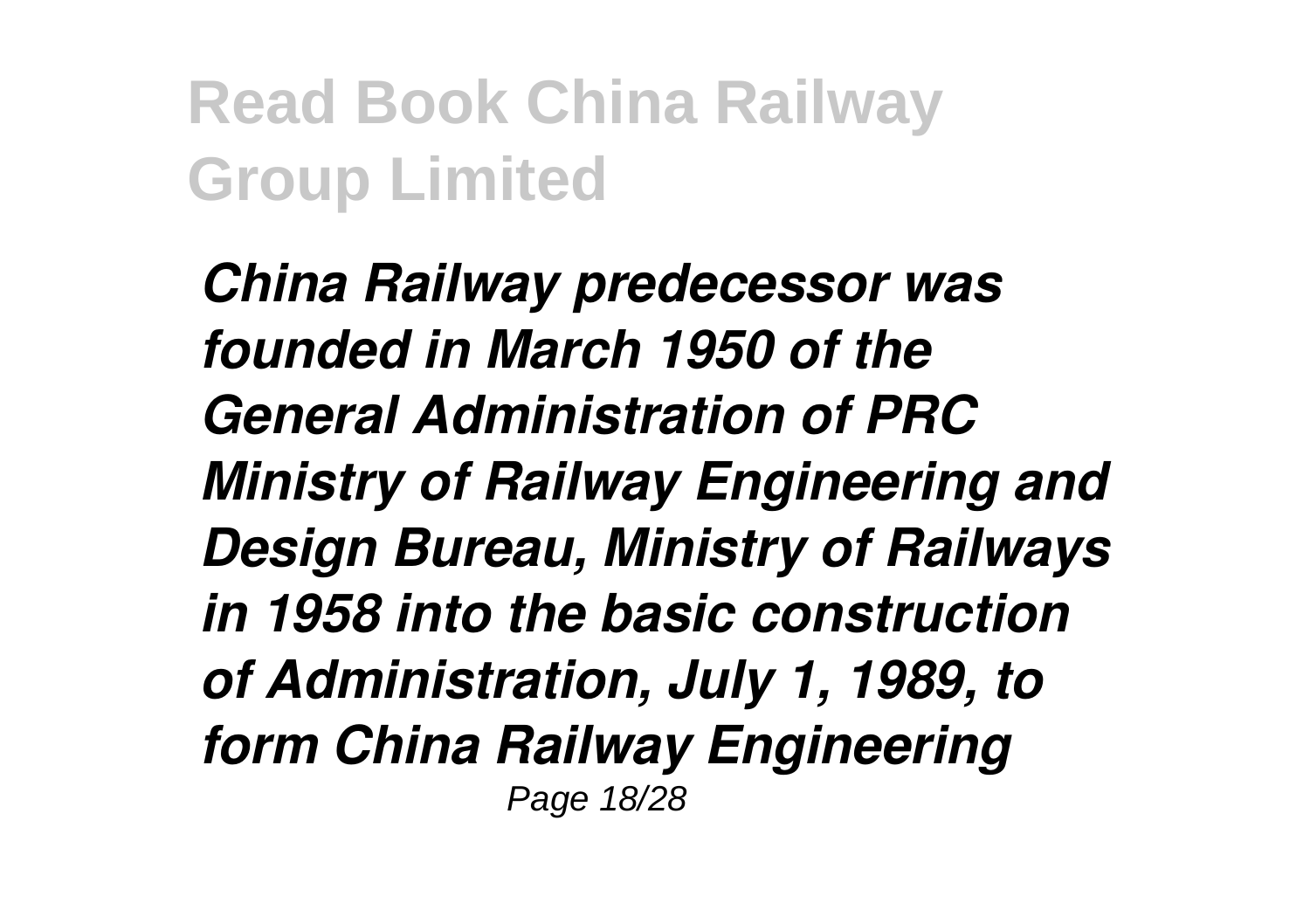*Corporation , since May 2003 under the management of SASAC, the central large backbone enterprises.*

*China Railway Group Limited (0390.HK) - Yahoo Finance CHINA RAILWAY GROUP LIMITED is a China-based company* Page 19/28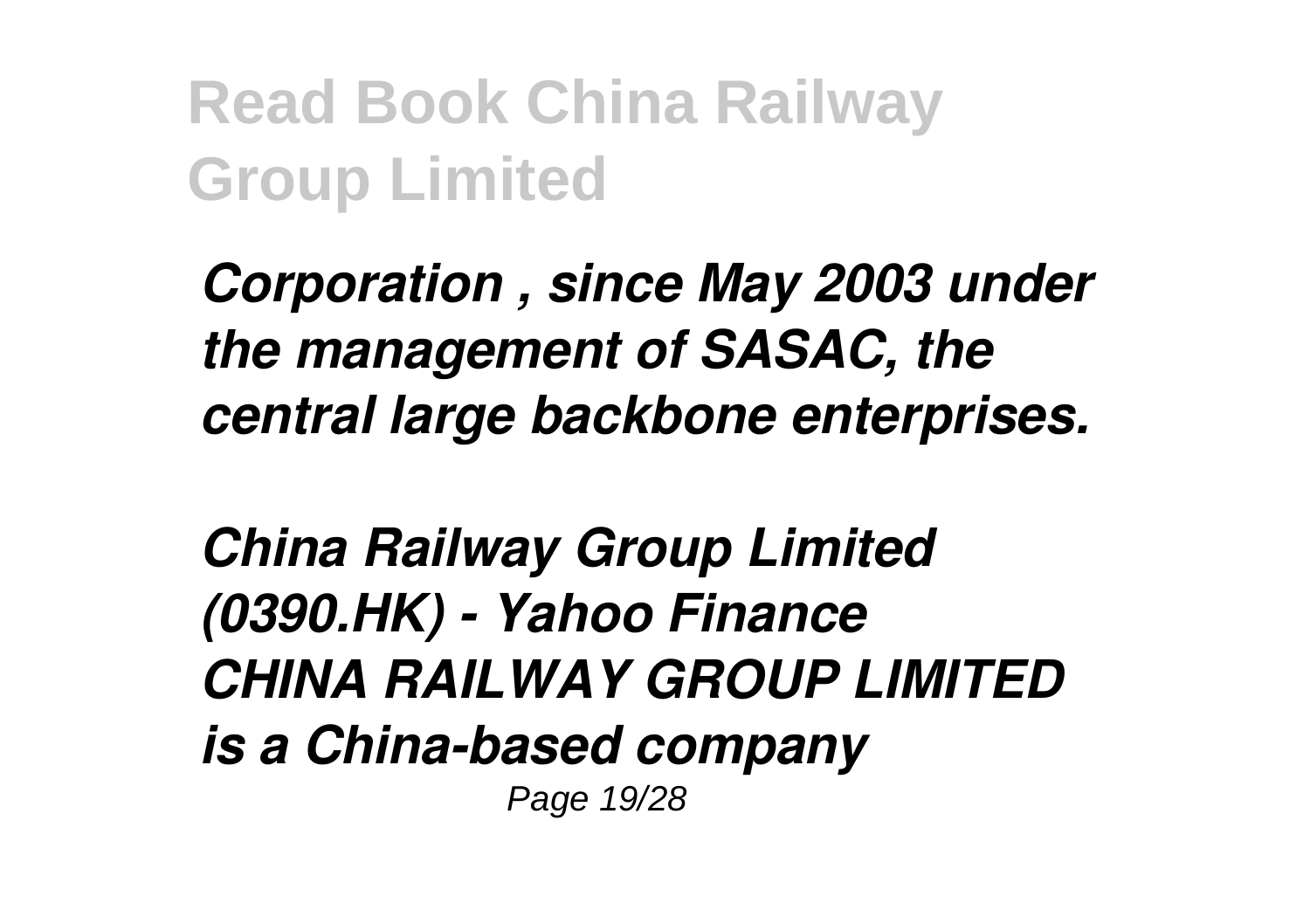*principally engaged in infrastructure construction business. The Company is also engaged in survey, design and consulting services business, the manufacture of engineering equipment and components, and real estate development.* Page 20/28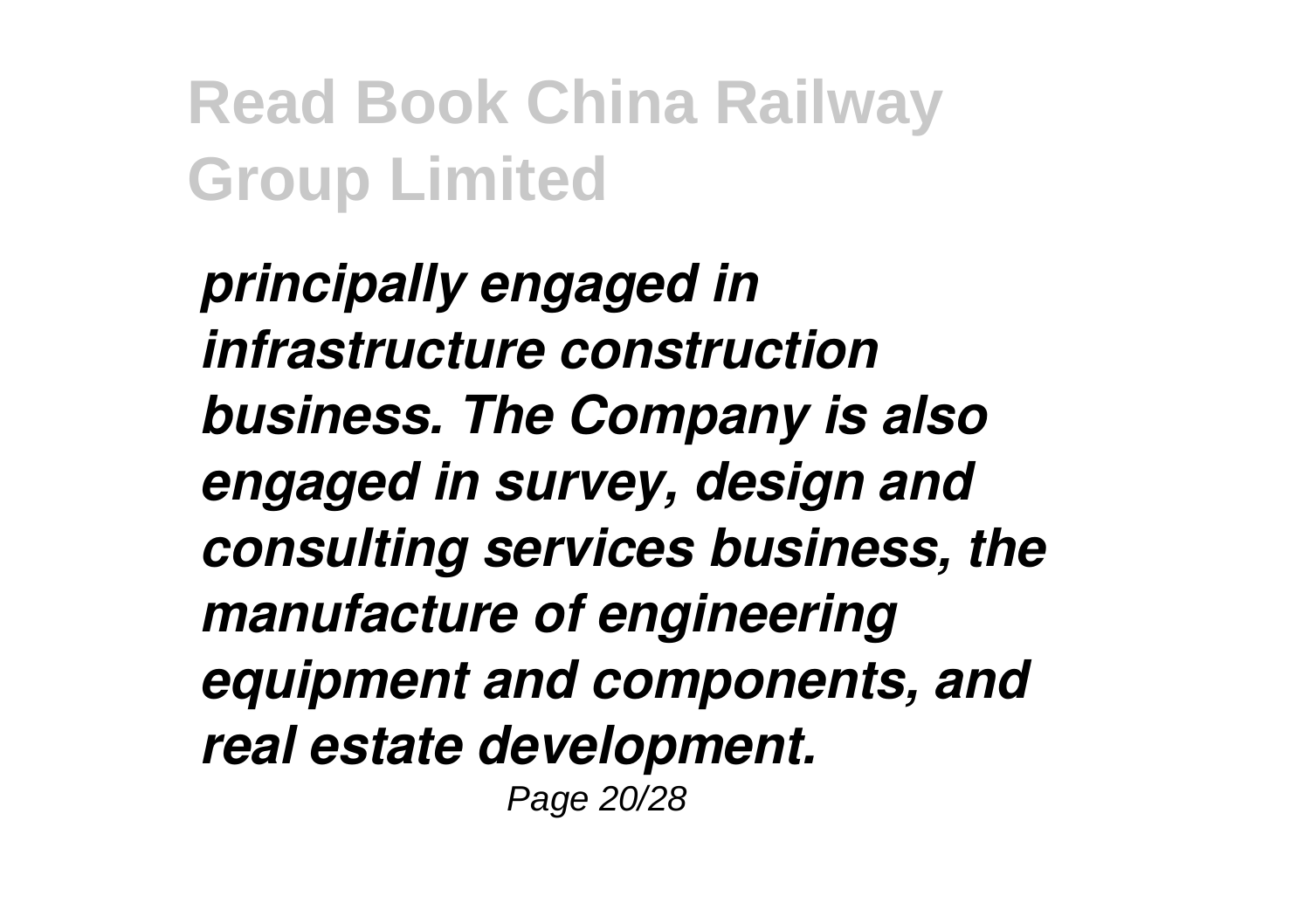#### *CHINA RAILWAY GROUP LIMITED. - CCCME*

*china railway group limited. Main Products: Construction machinery, construction machinery, locomotives and rolling stock and equipment (including subway* Page 21/28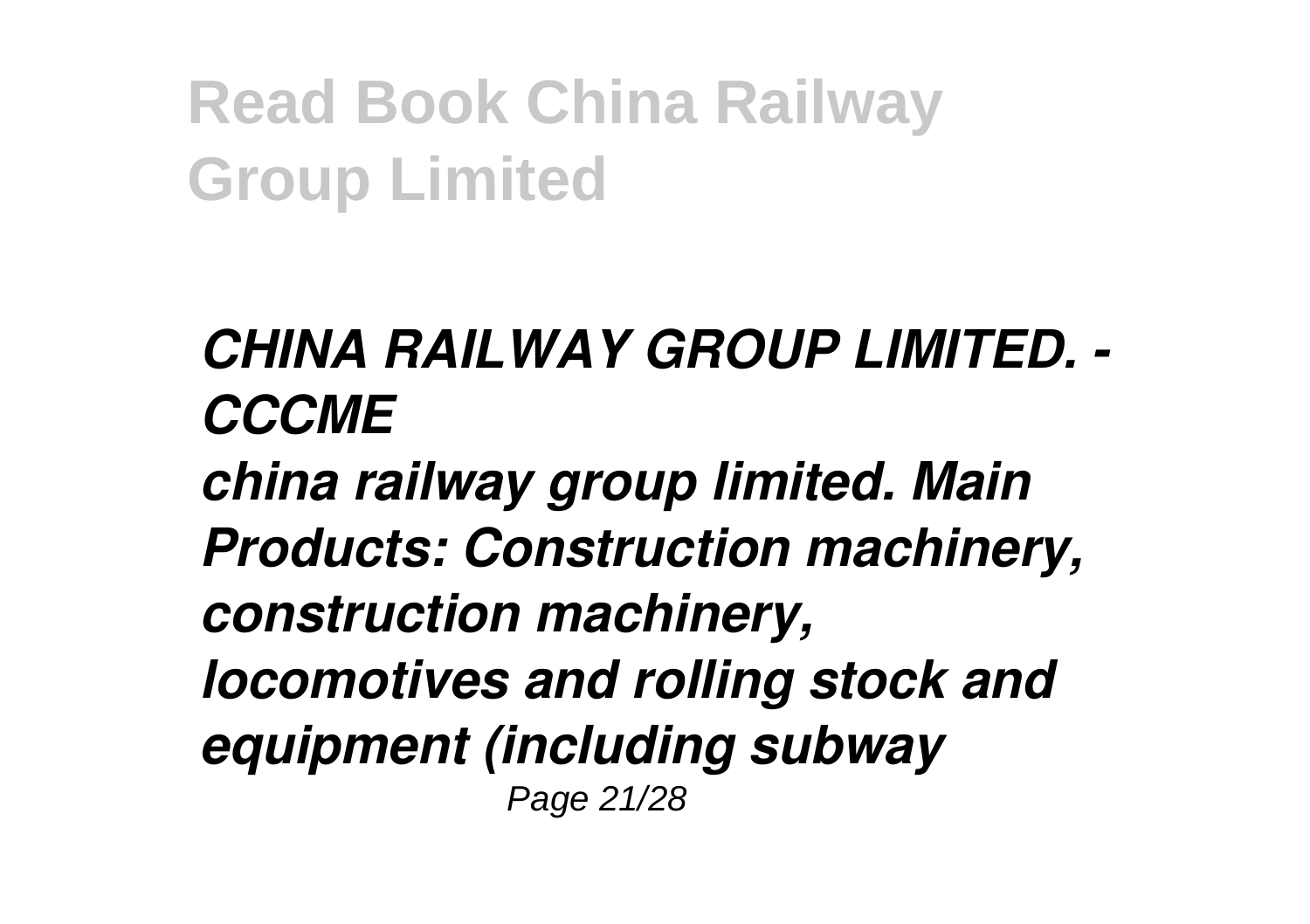*cars)... Member of CCCME Council*

*Nurul Alam - Deputy Technical Manager - China Railway ... CHINA RAILWAY GROUP LIMITED (A joint stock limited company incorporated in the People's Republic of China with limited* Page 22/28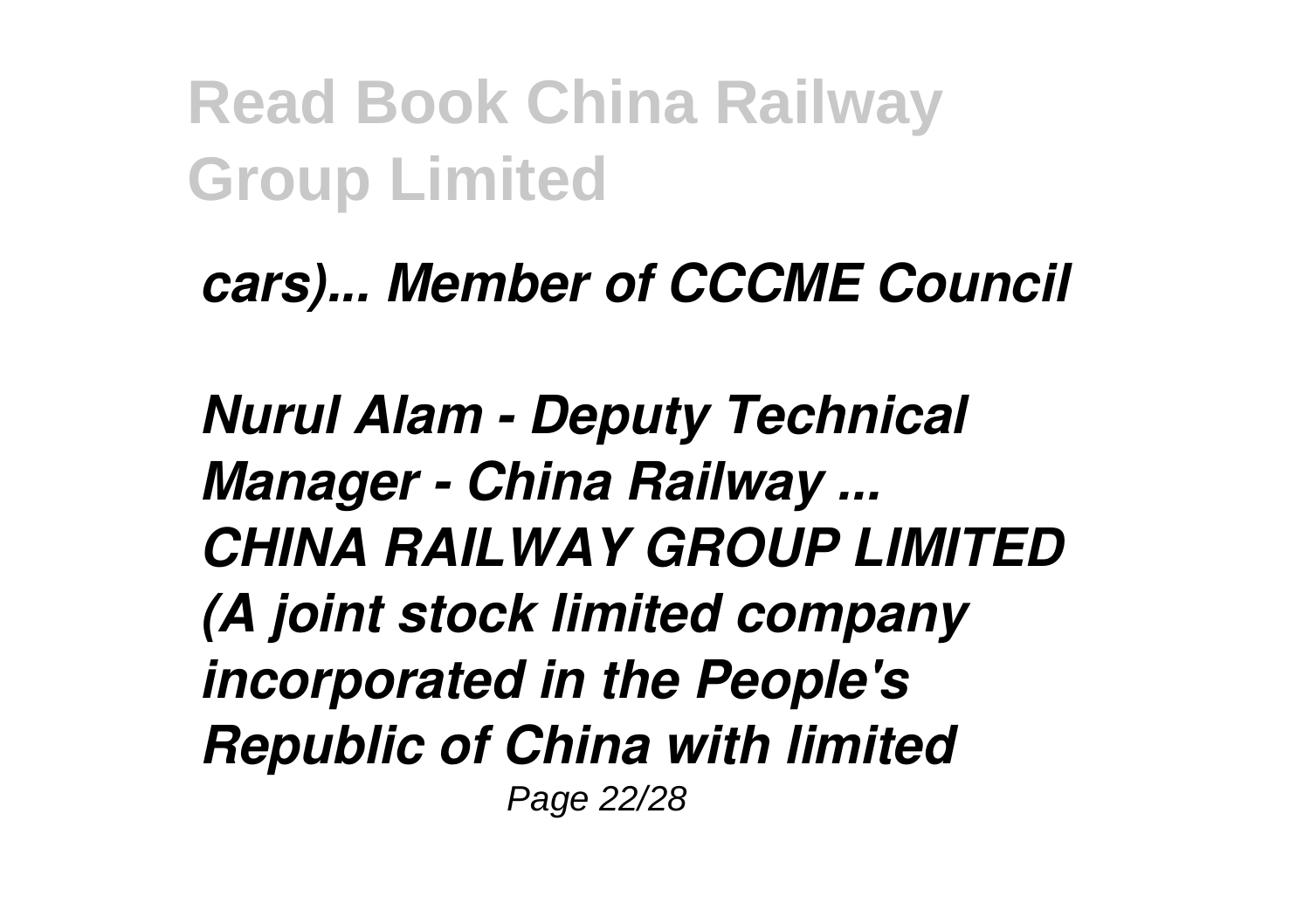*liability) (Stock Code: 390) This overseas regulatory announcement is made pursuant to Rule 13.10B of the Rules Governing the Listing of Securities on The Stock Exchange of Hong Kong Limited.*

#### *CHINA RAILWAY GROUP LIMITED. -* Page 23/28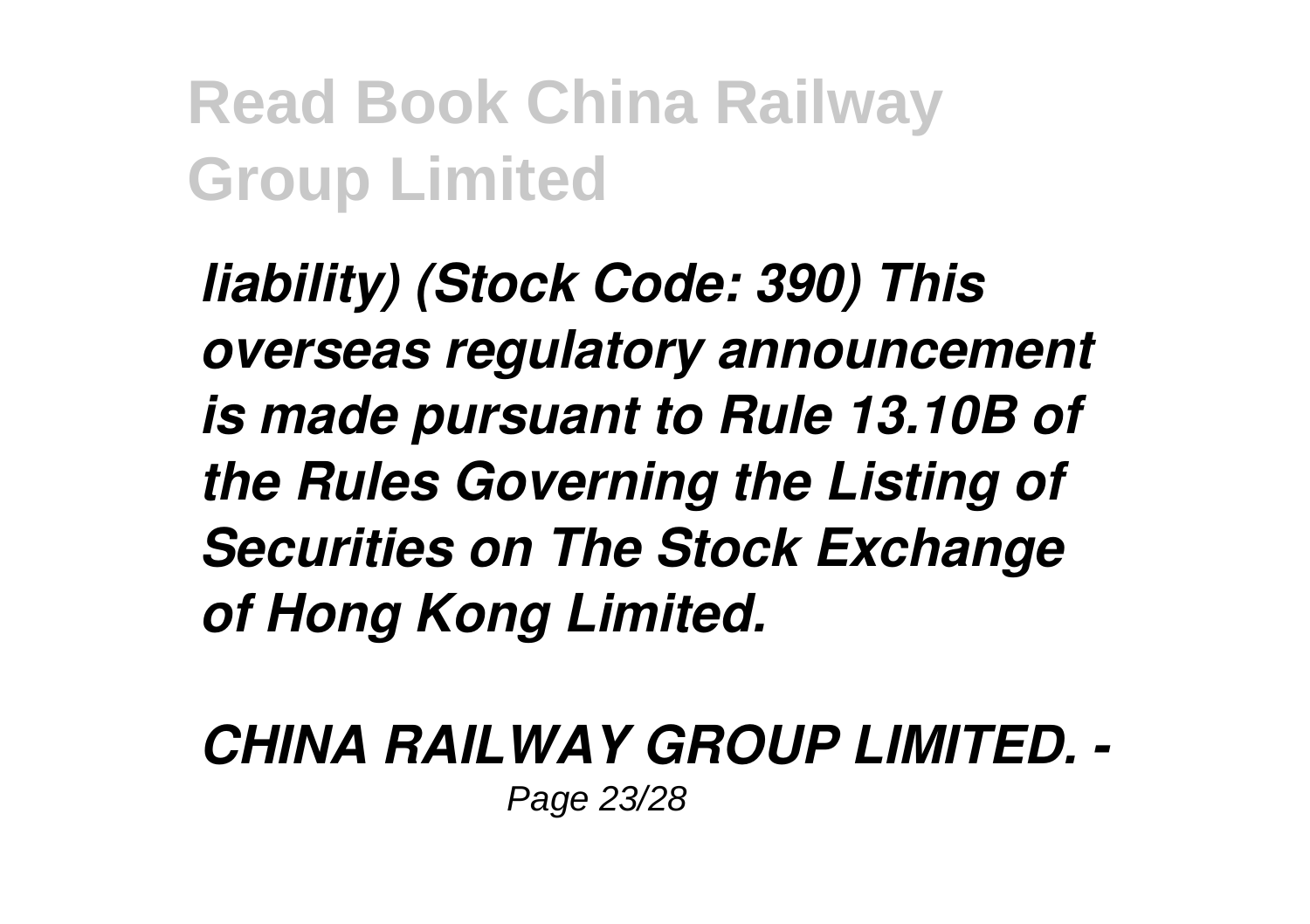#### *CCCME*

*China Railway Group is a leading infrastructure builder owned by the Chinese government. It is the biggest construction company in Asia by revenue and one of the largest in the world in terms of...*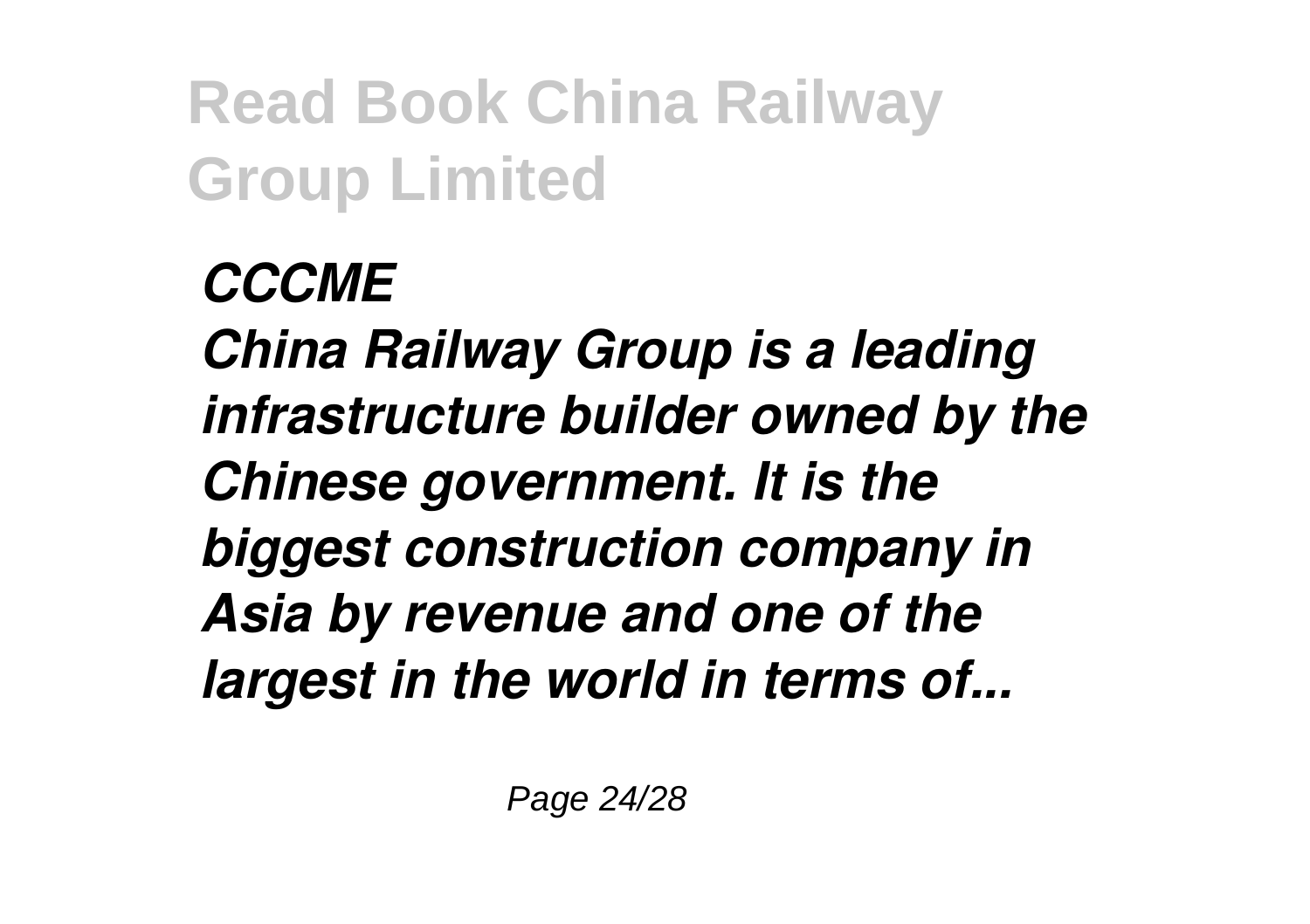*390 | China Railway Group Ltd. Profile | MarketWatch 390 | Complete China Railway Group Ltd. stock news by MarketWatch. View real-time stock prices and stock quotes for a full financial overview.*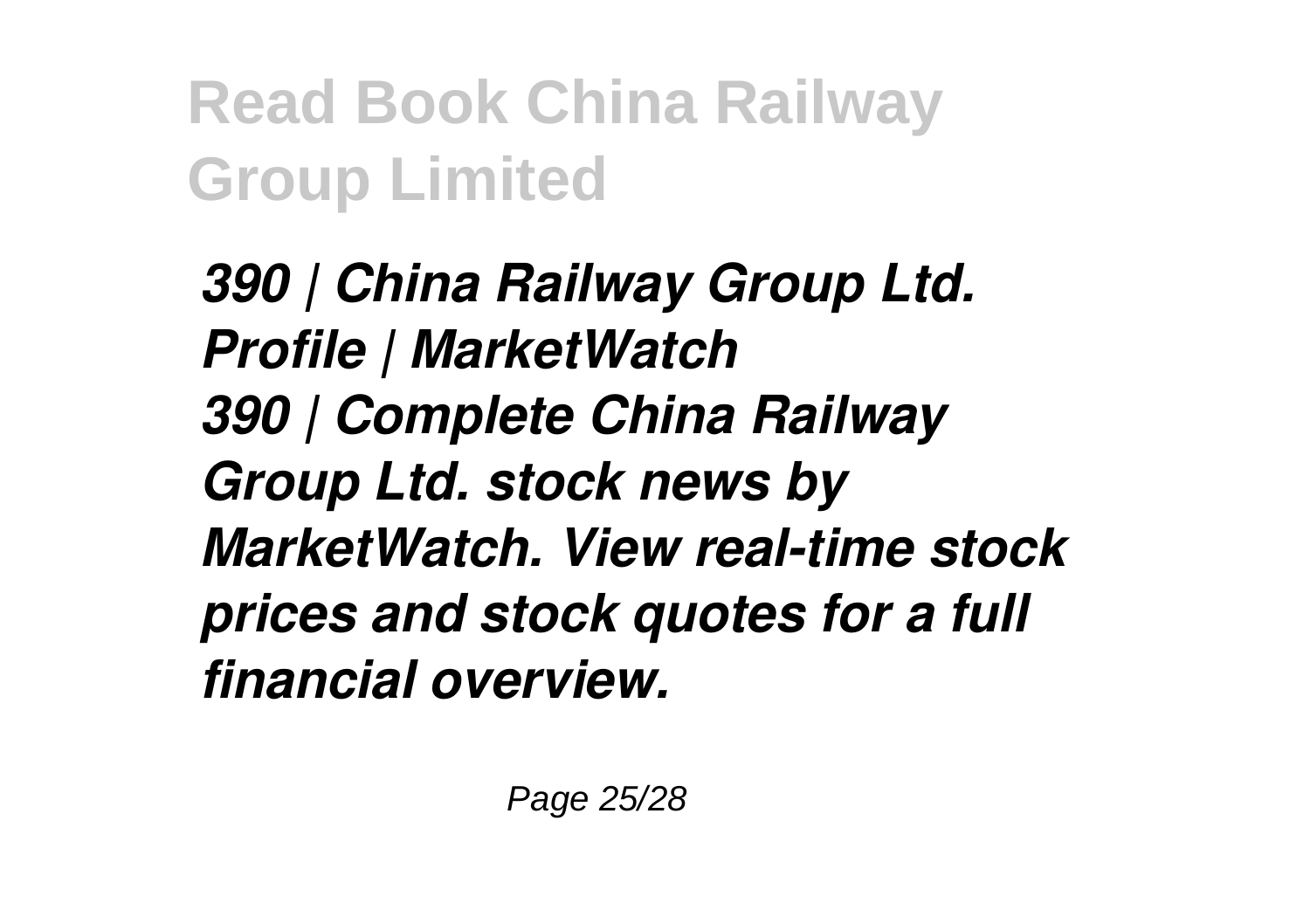*China Railway Group Limited - WikiMili, The Best Wikipedia ... China Railway Group is a civil engineering company based out of BEIJING. China Railway Group representatives, don't miss out on opportunities to build relationships with members on LinkedIn. Claim...* Page 26/28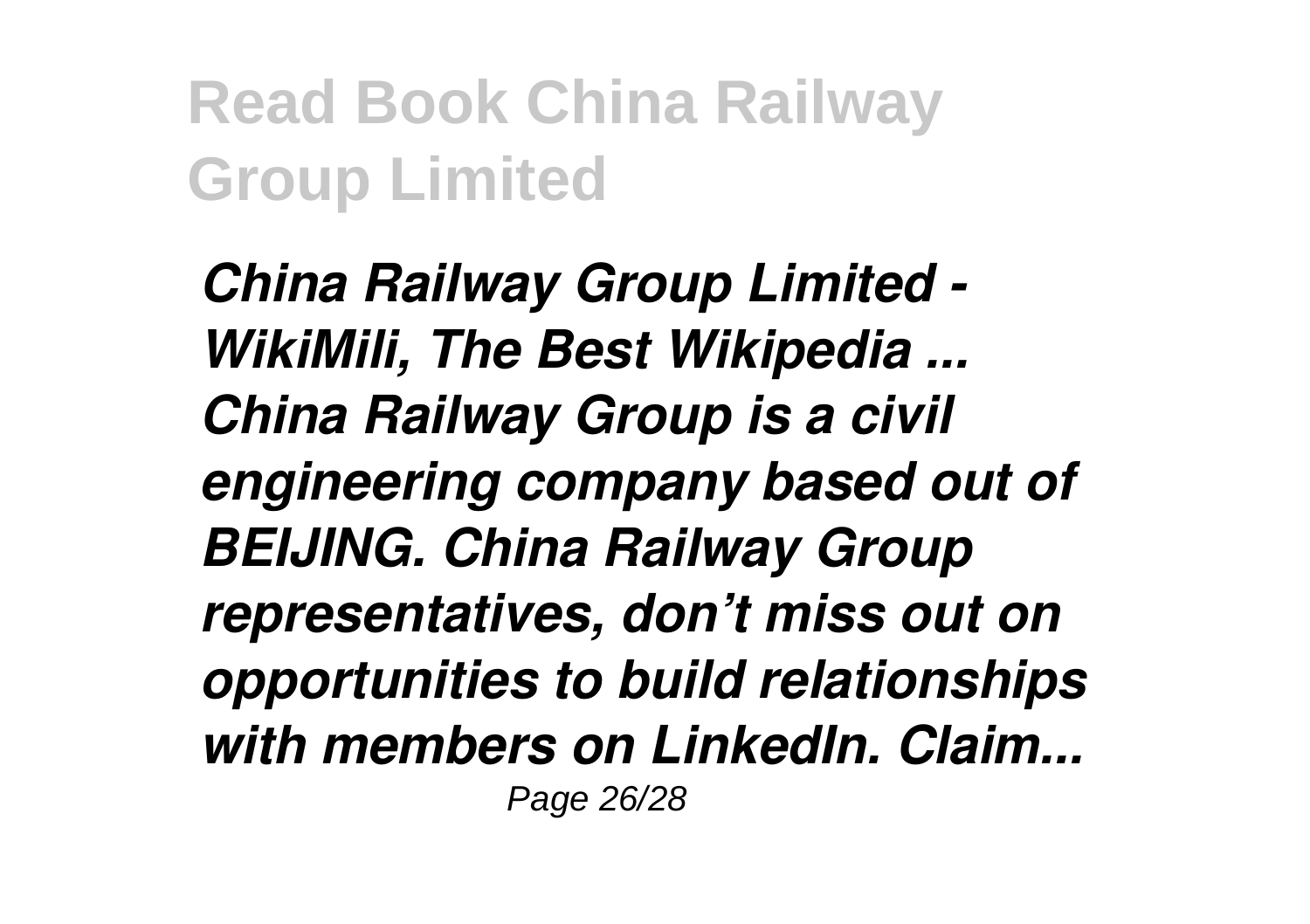*China Railway Group Ltd. - Nikkei Asian Review China Railway Group Limited offers transportation facility construction services. The Company builds railways, roads, tunnels, and bridges. China Railway Group also* Page 27/28